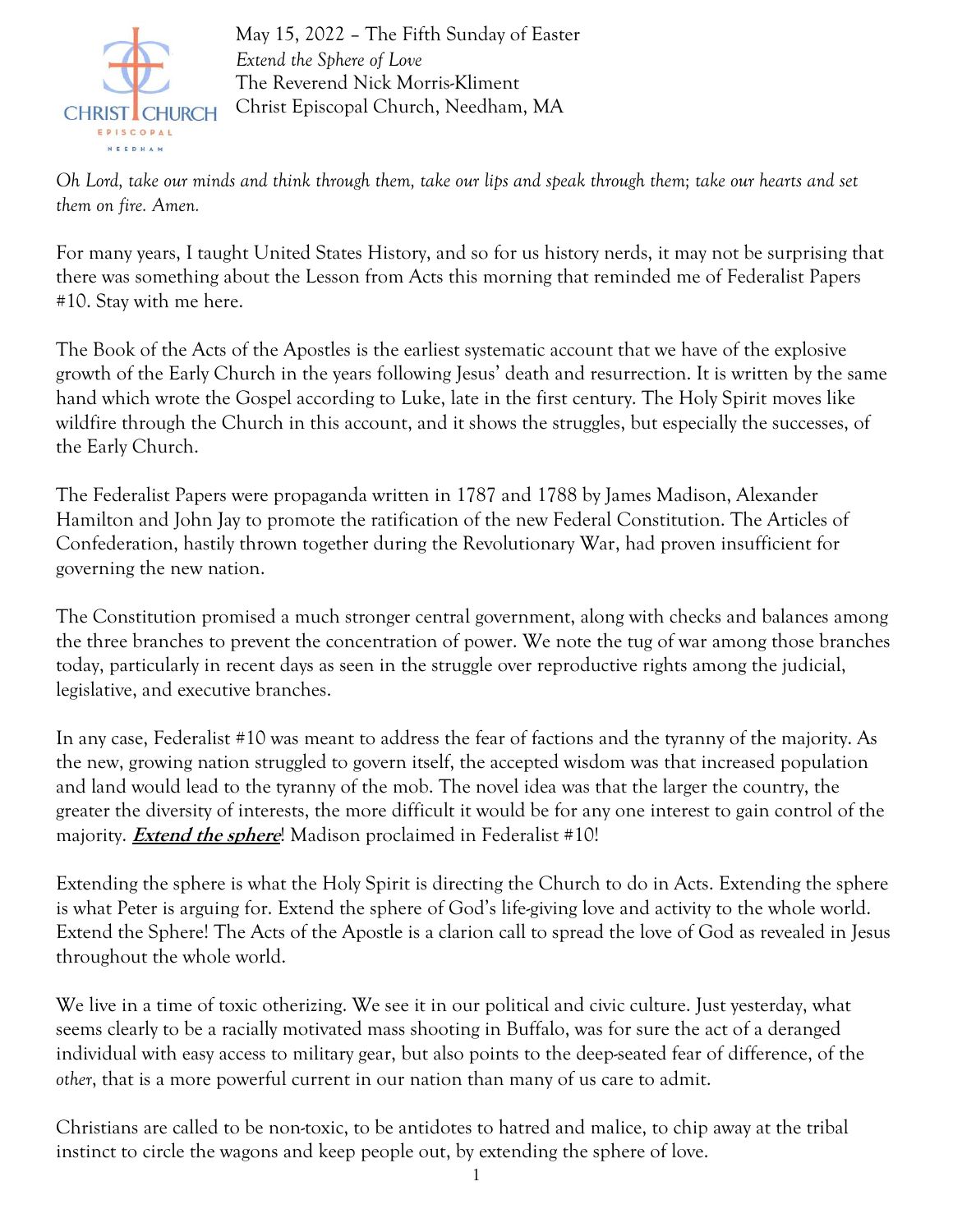

May 15, 2022 – The Fifth Sunday of Easter *Extend the Sphere of Love* The Reverend Nick Morris-Kliment Christ Episcopal Church, Needham, MA

And see how Peter shows this to us. Up to this point, Peter had understood Jesus to be a revelation just for other Jews—"circumcised believers" is how the text refers to them, the circumcision of male Jews being a chief marker for membership in the unbreakable covenant relationship that the Jewish people have with God. Jesus was the Messiah pointed to in the Hebrew Scriptures; but that Messiah was *thought* to be for *Jews* only, and *not* for Gentiles (non-Jews)… this was how Peter had been trained to believe.

But Peter's vision rocks his assumptions to the core.

Against his previous prejudices, Peter now declares, "What God has made clean, you must not call profane," and, even better, "The Spirit told me to go with them, and *not to make a distinction between them and us*."

Them and us. How often we do make distinctions between *them* and *us*.

Peter and other early Jewish believers came to understand that the saving love of God as revealed in Jesus was for the whole world. The Church has not always been good at this. In this country, just for starters, we can point to Christian justification for the subjugation of native peoples and enslaved Africans and women, of gay and lesbian people, for example. But, we have been learning to *extend the sphere of love* in these same areas, and more, in our relationship to other religious traditions, and in our relationship to this fragile earth, our island home.

This morning's Gospel passage from John depicts Jesus in the midst of his final time with his disciples. He has already washed their feet. He is preparing them for his departure and giving them instructions for how to live when he is physically gone. Jesus tells his disciples: I give you a new commandment, that you love one another.

Now, in one sense, there is nothing new about this commandment. God's covenant love—"hesed" in Hebrew—for the Jewish people is a central theme in the Hebrew Bible.

But what *was new* about it, is that a new community comes forth from this commandment to love. A new community that follows Jesus, that understands the way of Jesus to be the way of love. Extend the sphere of love.

Yesterday at St. Stephen's, Cohasset, eight of our young people were confirmed by the Rt. Rev. Gayle Harris, our Suffragan, or assistant Bishop. I have presented teens to her for confirmation many times, and her encounter with our young people at that moment never fails to move me.